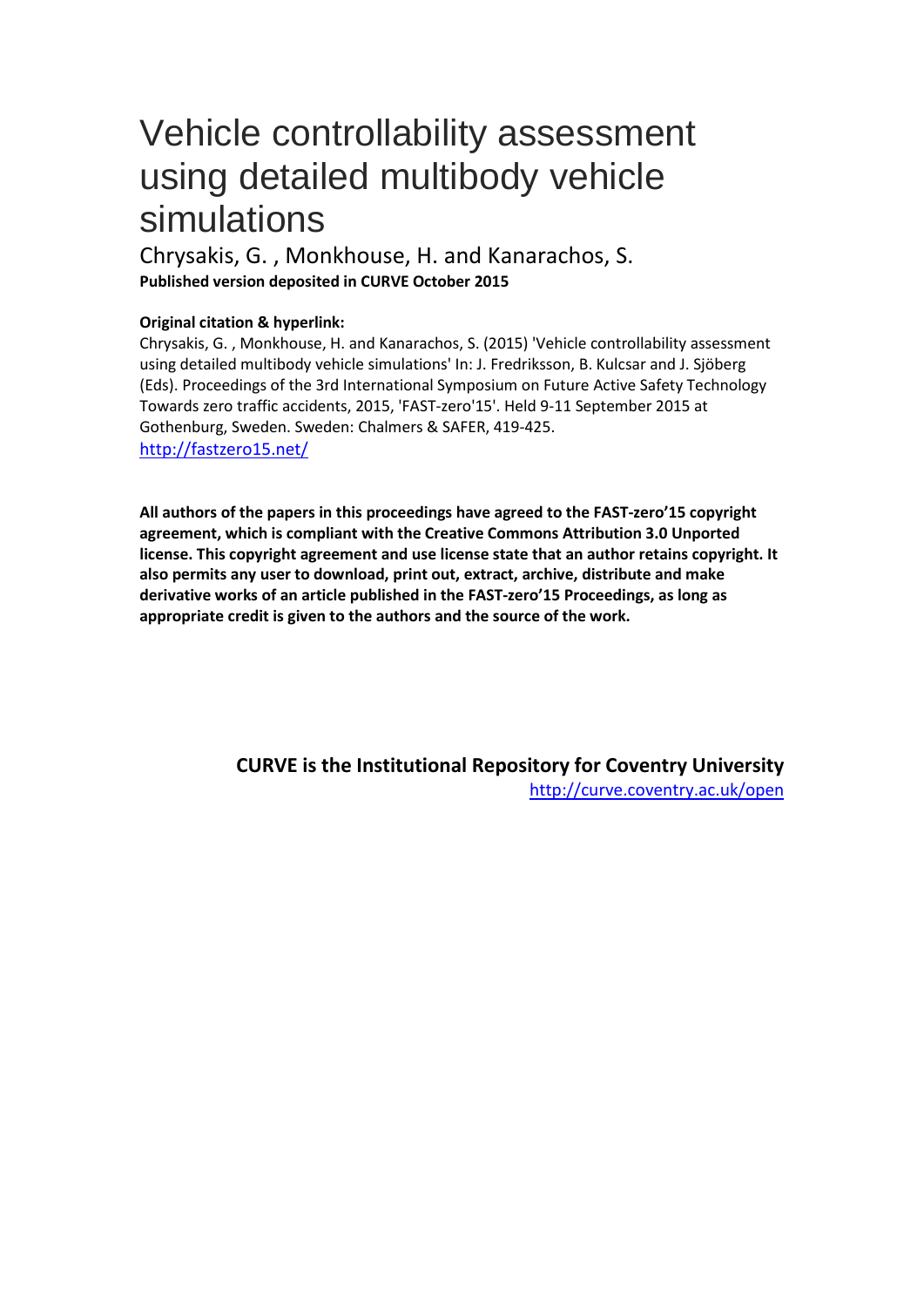# <span id="page-1-0"></span>**[Vehicle Controllability Assessment Using Detailed Multibody Vehicle Simulations](#page-0-0)**

#### **G. Chrysakis\* H. Monkhouse \*\* S. Kanarachos \*\*\***

*\*Mechanical Automotive Manufacturing Department, Coventry University, Coventry, CV1 5FB, UK (Tel: +44 (0) 2477658377; e-mail: g.chrysakis@coventry.ac.uk) \*\* Protean Electric Limited, Farnham, Surrey, GU10 5EH, UK, (e-mail: helen.monkhouse@proteanelectric.com) \*\*\* Mechanical Automotive Manufacturing Department, Coventry University, Coventry, CV1 5FB, UK (Tel: +44 (0) 2477657720; e-mail: stratis.kanarachos@coventry.ac.uk)}*

Abstract: ISO 26262, the functional safety standard for automotive electric and electronic (E/E) systems, requires a controllability assessment to be made as part of the hazard and risk classification process. As well as influencing the function's Automotive Safety Integrity Level (ASIL), the verifiable controllability may also limit the functions intervention options and intensity during normal operation. For electric driven vehicles this limits their accident-avoidance/-mitigation potential. For an in-wheel motor driven electric vehicle it is questioned whether the failure of a motor could lead to a risk. It is obvious that the result of the risk assessment depends on the operating scenarios chosen. As numerous factors define a driving situation, the possible detailing of these factors is unlimited. In a previous paper, the results of a study regarding the controllability of a vehicle driven by in-wheel motors using a simplified linear bicycle model were presented. In this paper we extend the previous work by qualitatively and quantitatively identifying the hazards associated with in-wheel motors and by quantify the vehicle level effects that could be expected using validated detailed multibody vehicle models in both straight line and cornering events.

*Keywords:* vehicle controllability, vehicle dynamics, ISO26262, in-wheel motors, multibody vehicle simulations.

## 1. INTRODUCTION

For public traffic it is necessary to prove that the residual risk, due to hazardous failures or unintended reactions of automotive systems, is acceptably low. Requirements for the risk assessment of safety-related electric and electronic systems in case of failure are provided in ISO 26262 (ISO 26262: 2011).

Electric in-wheel drive systems are flexible, modular vehicle propulsion systems that revolutionize the way vehicles are driven today. Among their advantages are increased manoeuvrability and design freedom, and a reduction in the packaging space required. In-wheel drive systems need to comply with ISO 26262 and therefore research needs to be undertaken to ensure sufficient system safety (Hirano 2012), (Watts et al. 2010). Of concern is the case where one motor fails - besides not meeting the vehicle's acceleration/deceleration requirements - a yaw moment is introduced which acts as a disturbance and causes the vehicle unintendedly to turn. A question that arises during early risk analyses of such a system is the controllability of such system hazards. While this question is answered subjectively in early stages, very often using worst-case risk graphs, the question comes back later in a much more precise way: in cases where an in-wheel motor component failure would produce a

deviation between desired and actual vehicle position, and that deviation can be measured in terms of amplitude and/or time, how much deviation can be controlled by the driver? (Reinelt et al. 2006)

A literature survey has shown that similar questions have arisen for active steering systems, automatic braking systems, and active safety systems (Neukum et al. 2008), (Weitzel et al. 2013). In many cases empirical studies have been conducted that assessed the controllability using a group of drivers and vehicles. Objective and subjective measurements have led to the definition of maximum allowable limits for different vehicle dynamics metrics e.g. yaw disturbance.

As numerous factors define a driving situation, the possible detailing of these factors is unlimited. A side-effect of increased detailing is to decrease the rate of occurrence of single situations; thereby lowering the perceived risk and overall safety level required. Hence, a method is needed that allows for the systematic and verifiable derivation of test situations, including traceability of the detailing. Automated controllability assessment using numerical models might be a possible solution, in case they represent reality well.

In a previous paper, the results of a study regarding the controllability of a vehicle driven by in-wheel motors using a simplified bicycle model have been presented and discussed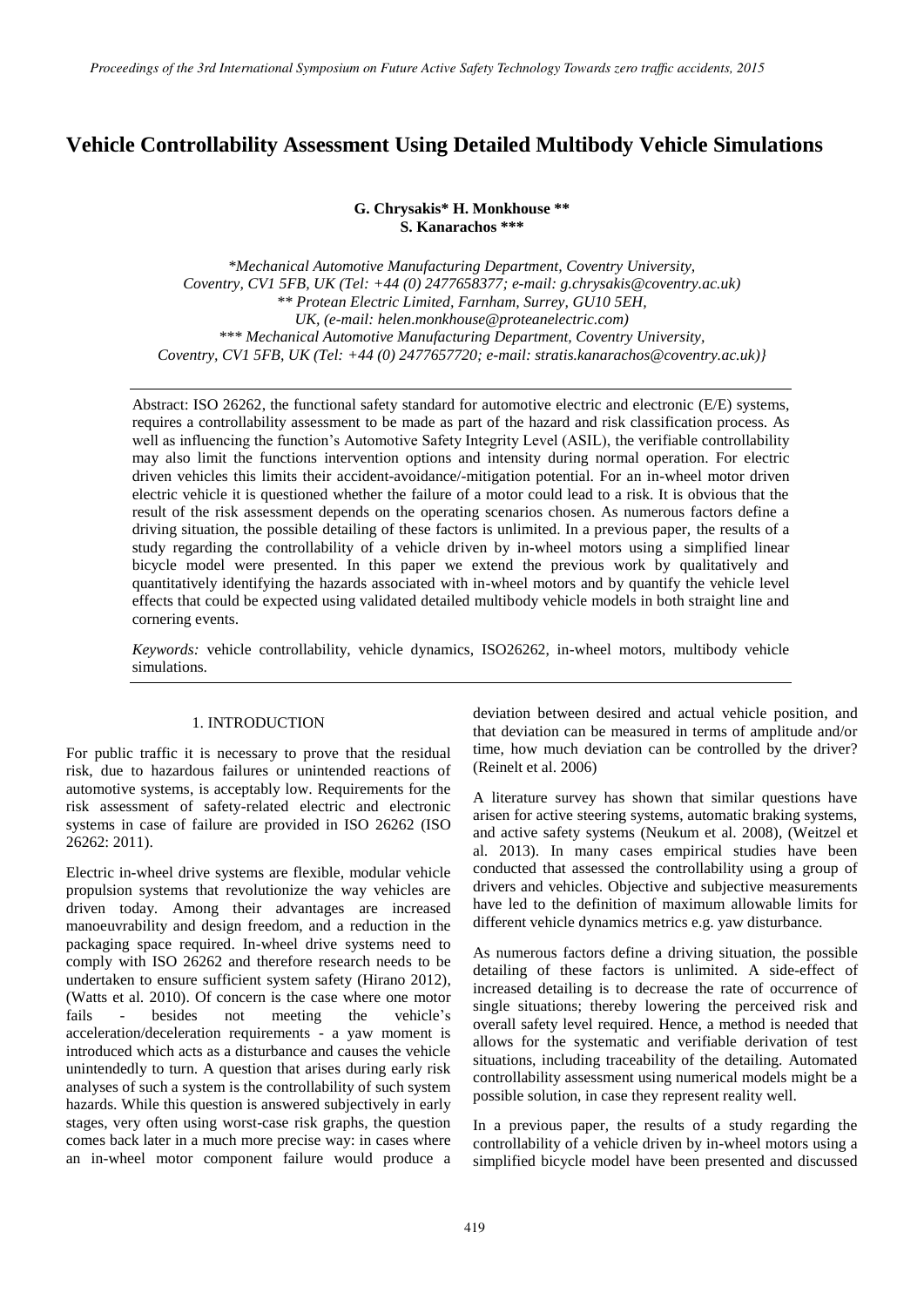<span id="page-2-0"></span>(Ellims et al. 2013). It is well known that the validity of the bicycle model is restricted only in the linear range e.g. for lateral accelerations up to 0.4g and in case of dry road conditions (Kanarachos 2009). In this paper, we extend the previous work by identifying the hazards associated with inwheel motors and by quantifying the vehicle level effects that could be expected using validated detailed multibody vehicle models. Furthermore, we expand the risk analysis scope by considering that the vehicle is equipped with an electronic stability control system, like in (Alirezaei et al. 2013), which is now mandatory in Europe.

The rest of the paper is organized as follows: In the second chapter the problem is formulated by presenting the vehicle, driver, driveline and motor failure models used. In Section 3 the scenarios used for evaluating the controllability are described and the maximum allowable limits are shown. These scenarios include the application of torque applied due to fault of the in-wheel motor electric driveline during straight line and cornering events at 150 km/h. The response of the vehicle during low mu surface is also investigated. Section 4 the numerical results are illustrated and discussed while in Section 5 conclusions are drawn.

In order to reduce the risk of a system component failure two possible options exist. The first is to make the component physically redundant (Hirano 2012). The second one it to reallocate the control commands to the remaining actuators in such a way that risk is minimized (Watts et al. 2010). In case, of an electric vehicle driven by one or two pairs of in-wheel motors the redundancy exists.

# 2. CASE STUDY DEFINITION

#### 2.1 Vehicle Specifications

The multibody model selected represents a GAC Trumpchi. The vehicle is selected as an average sedan vehicle with rear wheel drive (RWD) internal combustion driveline, also equipped with in-wheel motors at each rear wheel (RWDEV). The vehicle specifications used are:

- Aggregate mass: 1870kg
- Front / Rear weight distribution: 53.86% / 46.14%
- Wheelbase: 2.7m

For the scenarios evaluated in this paper the internal combustion driveline is considered to be inactive. Only the in-wheel electric motors propel the vehicle. The in-wheel electric motors used are from Protean Electric and their performance is shown in Figs. 1 and 2.



Fig. 1. Driving performance of the in-wheel electric motor



Fig. 2. Braking performance of the in-wheel electric motor

# 2.2 Electric motor failure scenarios

Two electric motor failure scenarios are evaluated. The first scenario is an almost instantaneous increase of the braking force by the motor, followed by controlled decay within 1.5 seconds as shown in Fig. 3. This is performed while the vehicle attempts to maintain velocity during the event. The reason for 'switching off' the torque after a time period is simply that the response of the driver controller to a fixed torque that remains on, is relatively straightforward and the driver is able to control the vehicle with much more ease. The removal of the failure torque is, in reality a much more likely scenario as the vehicle electronics will have intervened. The duration of the time before the fault is injected is simply to allow the vehicle to settle and the use of 10 seconds is arbitrary – it facilitates location of the fault in the results. The vehicle usually starts 'in the air and at speed' and some time is required at the start of the simulation for the tyre forces to initialise and also for the controller gains to take appropriate control of the model. This is to prevent the controller 'battling' the fault and is more reflective of the operator removing drive torque upon detection of a problem.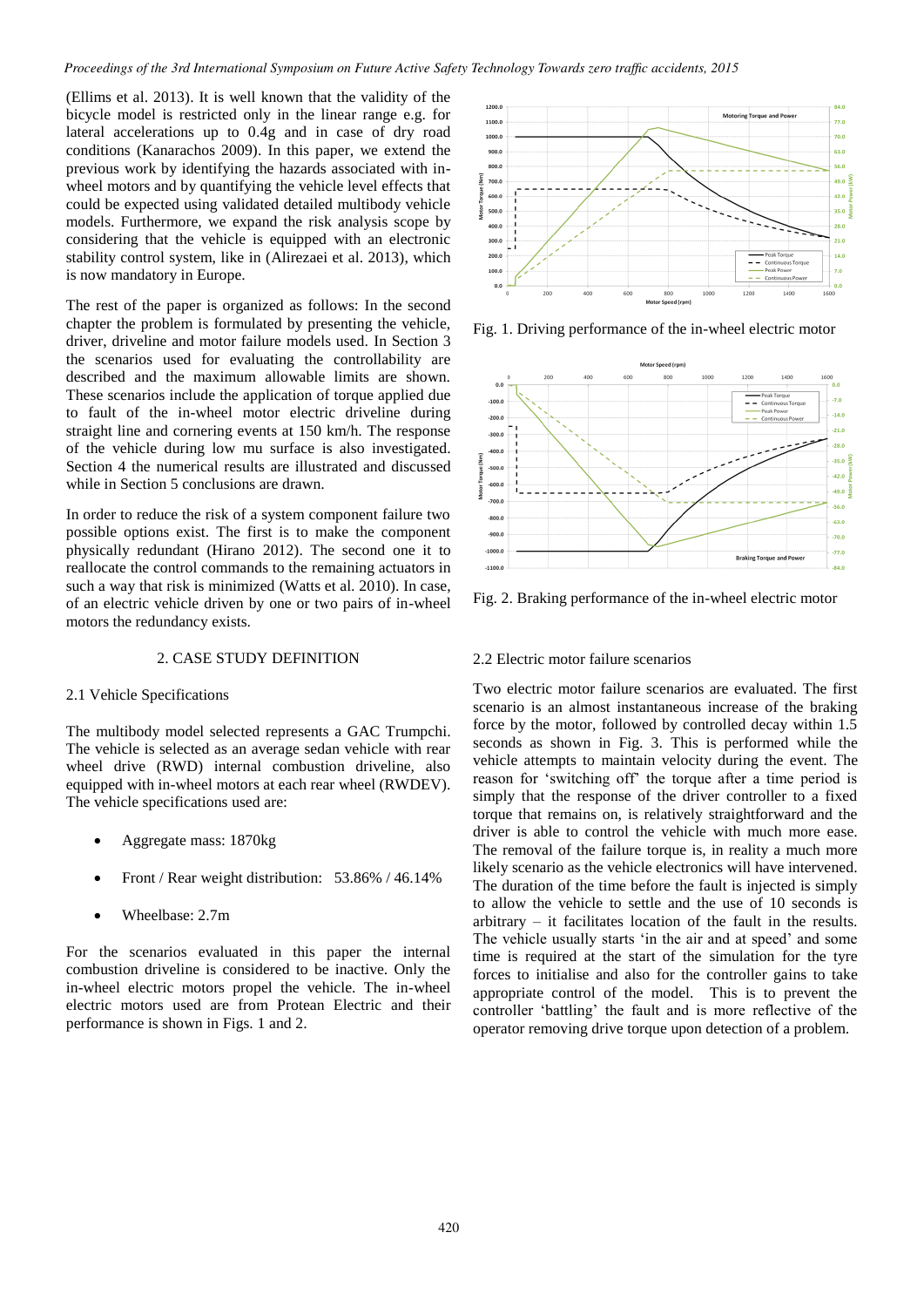<span id="page-3-0"></span>

Fig. 3. Intermittent fault torque target versus time

The fault torque applied is limited by the performance of the motor. The target maximum torque is selected according to the maximum torque the motor can provide. However, following the maximum power profile of the motor, the maximum torque applied in this scenario is limited according to the angular velocity of the motor (Fig. 4).



Fig. 4. Applied intermittent fault torque versus time

The second scenario represents a failure of the inverter controlling the electric motor. In case of an inverter failure the control of the electronics is disabled and a passive return of current from the motor to the battery. The magnitude of the current of the system is defined by the difference of the back- electromotive force generated by the motor relative to the voltage of the tractive system energy accumulator. In this scenario the motors are driven at their maximum power rating until the fault occurs. The failure is initially applied to the internal wheel (rear left) motor. The safety monitoring system recognises the torque difference across the axle and disables the second motor across the axis (rear right) after 200ms (Fig. 5) in order to minimise the yaw momentum applied on the vehicle.



Fig. 5. Torque application due to disabled motors

#### 2.3 Driver model

A detailed analysis with a 2 degree of freedom (Harty & Gade, 2013) vehicle model reveals that in order to reproduce the Neukum results the simplified PID Heading Controller (outlined in Fig. 6 below) has an infinite bandwidth – in other words, the response of the operator is simply too good to reflect a typical driver and some tuning of the model is required. Consequently, the controller model is tuned (via a second order differential equation) to have a specific natural frequency at 2Hz and some damping ratio.



Fig. 6. Heading control model to represent the human operator defined by Neukum.

For the straight line event the model behaves very well. However for the cornering event the filter implementation applied delays the response of the driver. This results in a non-decaying oscillation of the steering input (and of the vehicle) which human drivers would eventually damp out by minimising both the steering torque input and the applied steering angle oscillation amplitude. This is implemented by an additional low gain PID controller controlling the angle of the steering wheel that corresponds to cornering yaw rate. This steering angle controller is tuned in line with the heading controller in order to damp the steering angle oscillation while having minimum impact on the response of the driver due to the fault.

# 3. SCENARIO DEFINITIONS

The scenarios investigated include the application of fault torque as described in section 2, during straight line and cornering events at initial speed of 150 km/h. The cornering event target is 0.4g of lateral acceleration. The response of the vehicle during low mu surface is also investigated up to the point that the vehicle stability is compromised when an Electronic Stability Control (ESC) system is also applied.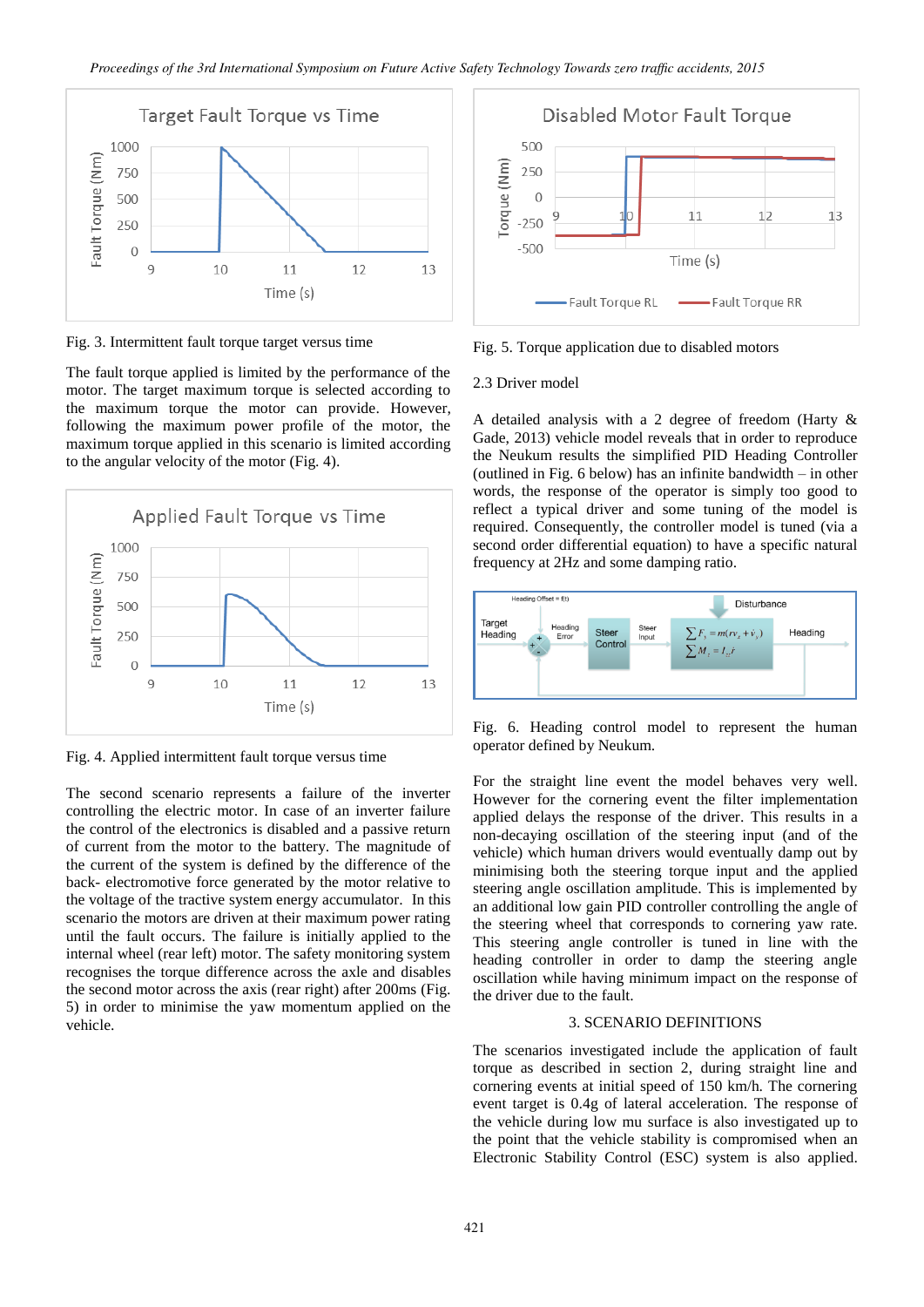<span id="page-4-0"></span>*[Proceedings of the 3rd International Symposium on Future Active Safety Technology Towards zero traffic accidents, 2015](#page-3-0)*

The 10 seconds fault injection is selected in order to allow the vehicle model and controllers to settle.

For the first fault scenario the fault is applied to the rear left motor. The same motor is again used as the disabled motor in the second scenario. The rear left motor is selected due to the increased yaw moment it applies during the failure as in Fig. 7. When a motor fault torque is applied a negative longitudinal force component is applied at the tyre's contact patch proportional to the radius of the tyre. The applied longitudinal force component applies yaw moment, in relation to the distance from the centre of mass, but also as a reduction of the lateral forces at rear axle compared to the front axle because of the friction ellipse. During the second fault scenario, the reduction of the lateral force due to the longitudinal component is similar before and after the fault application due to the similar absolute torque applied. However, the yaw moment caused by the longitudinal force component is still applied because of the opposite torque application across the rear axle. In addition due to the reversal of the longitudinal acceleration vector there is a longitudinal load transfer, unloading the rear tyres and loading the front ones affecting the peak lateral force capability of the tyres.



Fig. 7. Yaw disturbance caused by a motor's fault torque

According to Neukum, the peak yaw rate induced for irreversible steering fault at 150 kph is 2.5 deg/s, beyond which the safety of the vehicle is deemed unstable and difficult to control by the driver..

#### 4. RESULTS

# 4.1 Straight line scenarios

The first set of scenarios are set on a straight line at 150km/h and only high coefficient of friction with the road  $mu = 1$  is considered. Fig. 8 demonstrates the results of the intermittent fault application and Fig. 9 the results during the motor disabling sequence.



Fig. 8. Straight line performance with intermittent fault

During the intermittent fault at straight line it is understood that the fault injection creates a yaw moment that disturbs the vehicle. The sudden wheel deceleration accelerates the yaw rate up to  $3.5^{\circ}$  which is above the threshold defined by Neukum, but drops to -1.7° within 0.35s. However the body slip angle raises to only  $0.6^\circ$  posing no controllability issues. The amplitude of the yaw rate and body slip angle reduce to significantly low values as the fault torque also reduces and return back to normal within a second after the end of the fault torque. This scenario does not reflect any controllability issues.



Fig. 9. Straight line performance with disabled motors

Compared to the intermittent fault, disabling permanently the motor creates a yaw moment that raises the yaw rate to 2.7<sup>o</sup> due to the longitudinal force created by the braking fault torque. However, the safety monitoring system disables the second motor across the driving axle creating a balance of longitudinal forces across the driving axle, canceling the yaw moment due to differential braking. This creates a decaying oscilation of the yaw rate and the body slip angle. The oscilation amplitude of the body slip angle ranges from  $0.35^{\circ}$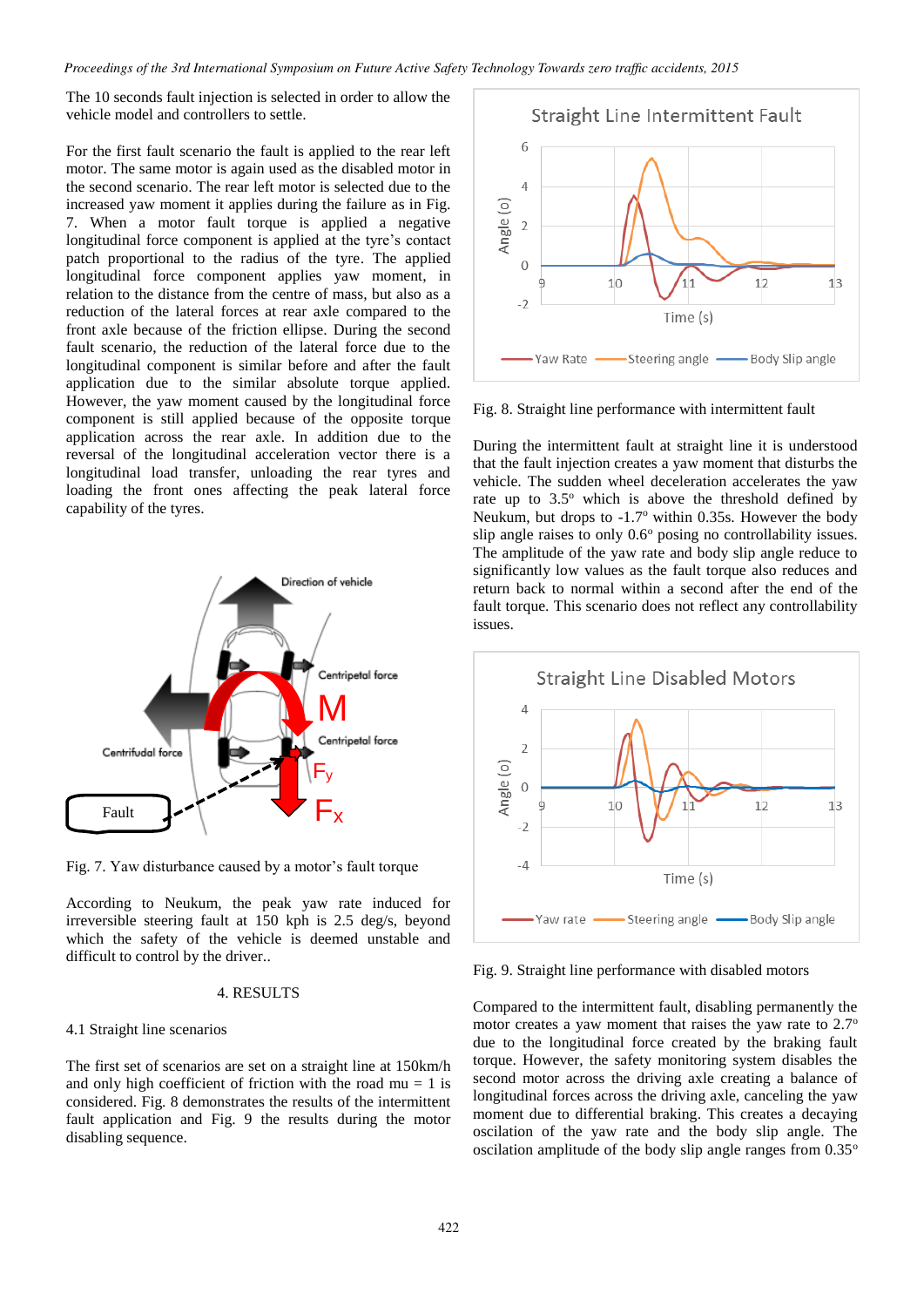<span id="page-5-0"></span>to -0.2°. The vehicle returns back to its initial stability state at a similar time as the intermittent fault dispite the different nature of the fault. This scenario does not reflect any controllability issues.

#### 4.2 Cornering scenarios

#### 4.2.1 Intermittent fault torque

For the cornering scenarios the two types of motor fault are investigated separately. Starting with the intermittent fault the model has been tested in numerous road friction coefficients before selecting the results demonstrated in this paper. At high mu the vehicle does not pose any risk of controllability as it is demonstrated in Fig. 10. The range of added yaw rate is  $2.8^\circ$  to -2.3° and added body slip angle is  $0.42^\circ$  to -0.13° which is slightly above Neukum's range of a permanent fault, however the above mentioned peak values are experienced for a very short time and decay with a high damping ratio.

The tyres operate within to just above their linear region entering without requiring disproportional increase of slip angle in order to provide the additional required lateral force for the stability of the vehicle. At lower mu scenarios the tyre is already operating at its non-linear region and close to its friction limit. At the high mu scenario the yaw moment developed by the reduction of lateral forces due to the fault times the wheelbase is less significant compared to the yaw moment produced by the longitudinal force applied by the fault torque times the halftrack distance. This is because the tyre operates within the linear region of its cornering stiffness and the additional longitudinal force due to the fault will not affect significantly the lateral forces applied. On low mu scenarios however, as the tyre is operating closer to its friction limit, any additional longitudinal forces will significantly reduce the lateral forces as the combined force applied by the tyre will reach the friction limit.

The above is demonstrated in Fig. 11, where the vehicle is controllable until the application of the intermittent fault when the yaw moment applied cannot be controlled because of the lack of the rear tyres to produce any additional lateral forces. The sudden increase of both the yaw rate and body slip angle demonstrate the loss of control of the vehicle despite the efforts of the driver. It should be noted that the response time of the driver is aided by the behaviour of the vehicle as with the increase of yaw rate due to the fault, the steering wheel feedback torque is also increased.



Fig. 10. Cornering performance with intermittent fault at  $mu = 1$ 



Fig. 11. Cornering performance with intermittent fault at  $mu = 0.62$  without ESC

In Fig. 12 the uncontrolled scenario at reduced mu is attempted to be controlled with an ESC control algorithm. The resulst demonstrate that the vehicle can be controlled and provide safe performance as the added yaw rate  $(2.76<sup>o</sup>$  to -2.76 $^{\circ}$ ) and added body slip angle (0.57 $^{\circ}$  to -0.19 $^{\circ}$ ) control peak limits are close to Neukum's recommendations. The oscilations of the yaw rate are caused by the delayed response of the driver attempting to control the yaw rate of the vehicle. Because of this delay in the driver's feedback, the yaw rate becomes excited by the driver's input corresponding to undamped oscilation with constant amplitude. The small gain steering angle control applied by the driver corresponds to the emotional response of the driver to maintain the initial steering wheel relative to the chosen path. This is despite the steering wheel feedback torque as it has been concluded from experimental results.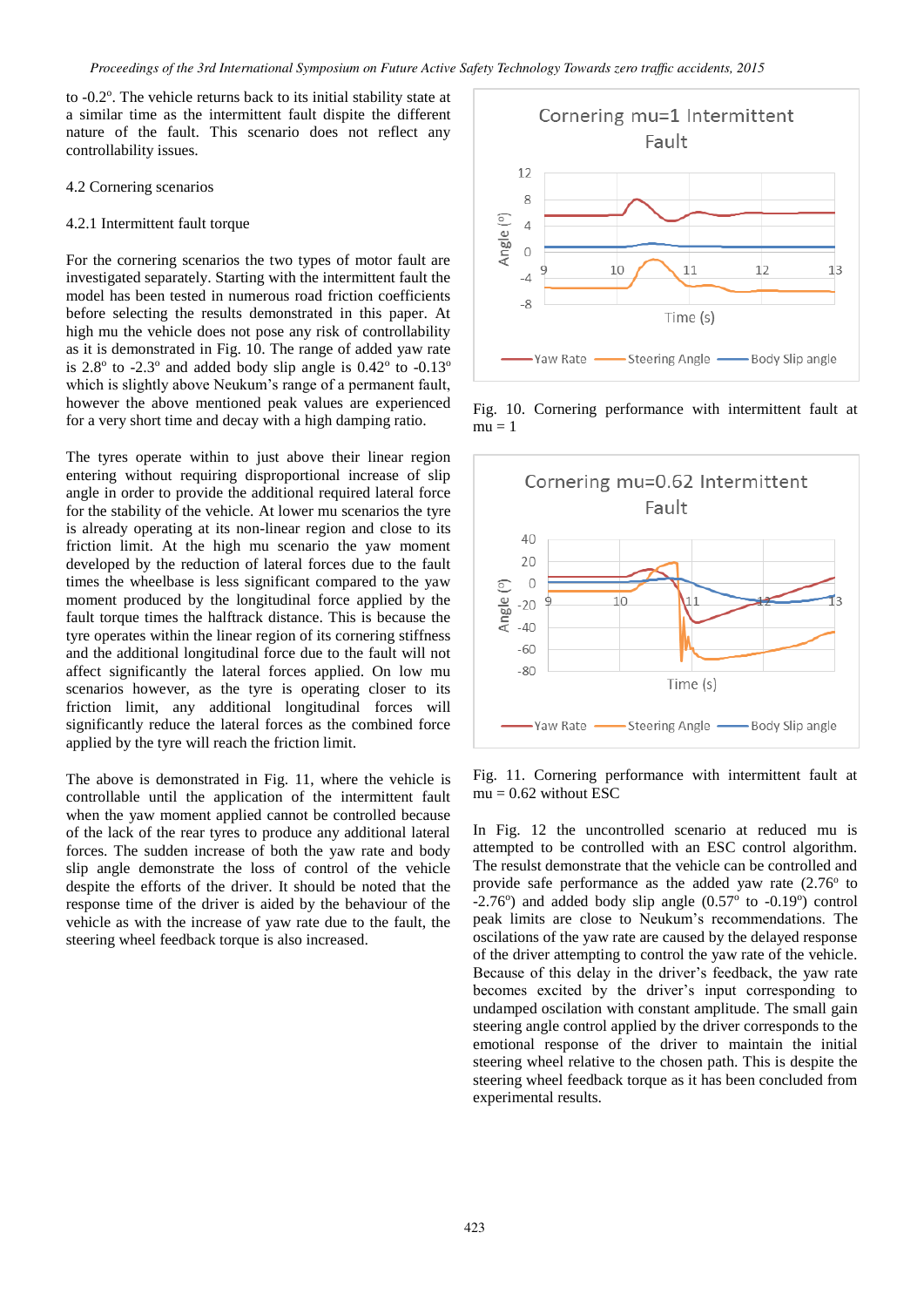<span id="page-6-0"></span>

Fig. 12. Cornering performance with intermittent fault at  $mu = 0.62$  with ESC

Fig. 13 demonstrates an attempt to tune the driver model heading feedback by reducing the filter frequency to 0.5Hz and significantly increasing the damping ratio causing the driver to respond slower to heading deviations. Despite the slower response of the yaw rate osclation frequency has increased even if the steering angle curve is now smoother.



Fig. 13. Cornering performance with intermittent fault at  $mu = 0.62$  without ESC

At this stage it is important to understand that the cornering scenario at  $mu = 0.62$  is performed while the tyres are already close to their friction limit and within their highly non-linear cornering stiffness. A scenario like this would be difficult to control even with skilled physical driver on a vehicle with such behaviour on the friction limit. Fig. 14 demonstrates an a cornering scenario at  $mu = 0.7$ , with and without ESC where with the same driver model the ESC manages succesfully to control the yaw rate of the vehicle.



Fig. 14. Cornering performance with intermittent fault at  $mu = 0.65$  with and without ESC

#### 4.2.2 Disabled Motors fault

Performing the same coefficient of friction as at the intermittent fault scenarios, the disabled motors fault is deomnstrated below. Fig. 15 results at  $mu = 1$  of the yaw rate and body slip angle indicate that there is no controllability issue. The range of the added yaw rate is  $2.42^{\circ}$  to -0.87 $^{\circ}$  and added body slip angle is  $0.48^\circ$  to  $-0.03^\circ$  which are within Neukum's recommendations. The disturbance is also smaller compared to the intermittent scenario. This is because the driver is already controlling the vehicle with recuded lateral forces at the rear axle, as the fault changes the direction of the applied torque, due to the motor similar limitation of torque on both driving and disabled when it is operating at the specific angular velocity corresponding to 150km/h. The longitudinal load transfer however is affecting the balance of the front to rear vertical forces causing a further reduction of the friction limit on the rear tyres.



Fig. 15. Cornering performance with disabled motors at  $mu = 1$